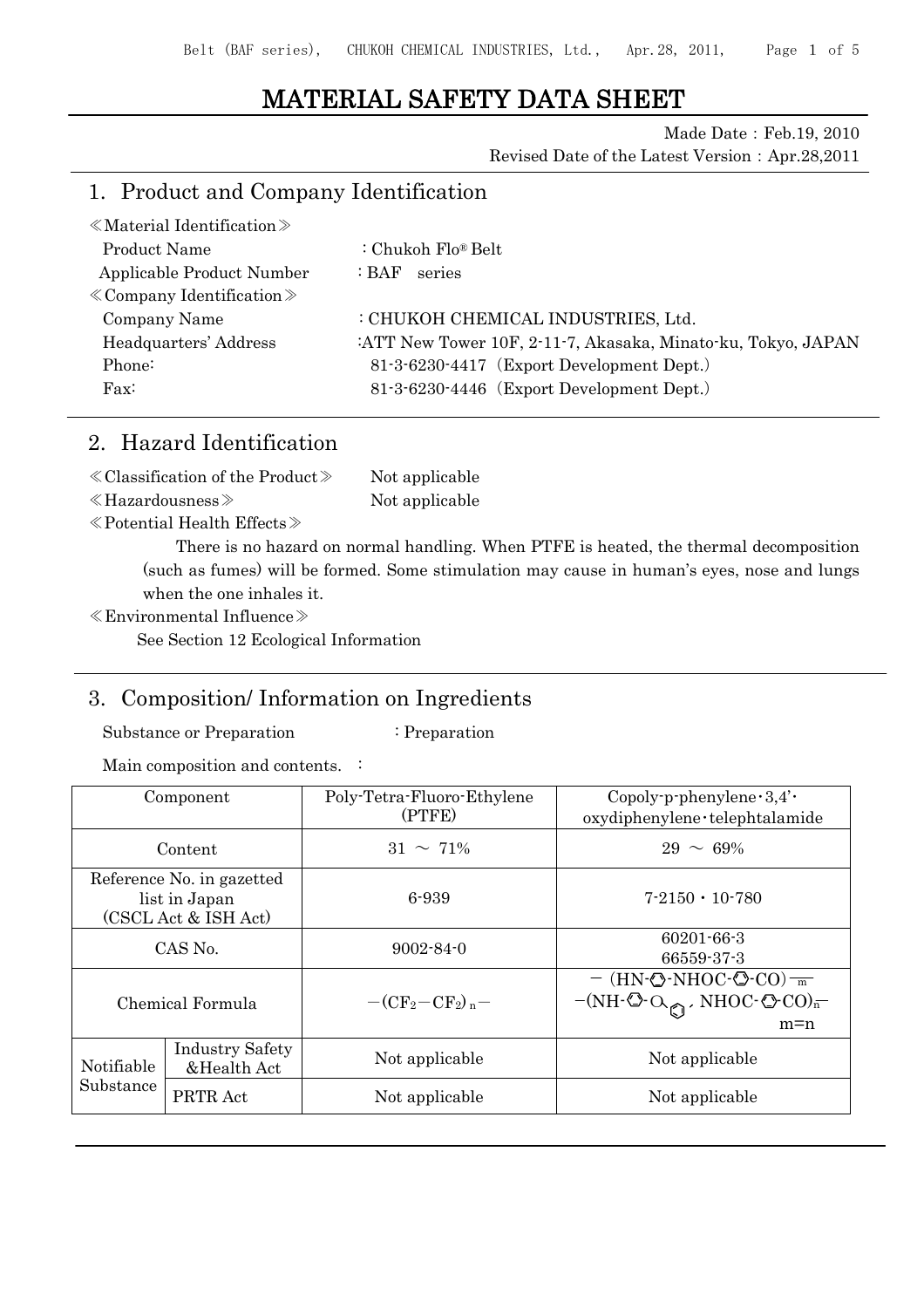### 4. First Aid Measures

| Eye Contact  | : In case of eye contact with its dust, flush eyes immediately with plenty of<br>water. If he/she has an inflamed eye or an itch eye, seek medical attention.                                                                                                                                                       |
|--------------|---------------------------------------------------------------------------------------------------------------------------------------------------------------------------------------------------------------------------------------------------------------------------------------------------------------------|
| Skin contact | : Basically, PTFE has no hazard in case of skin contact, however it is<br>recommended to wash skins after handling it. If the molten polymer gets on<br>skin, cool quickly with cold water, do not peel solidified resin off from one's<br>skin. For thermal burns, seek medical attention.                         |
| Inhalation   | : In case of inhaling particles or dust of the product, gargle sufficiently. If<br>anything unusual occurs, seek medical attention. If the worker inhales fumes<br>produced by heating or burning the resin, move him to the place where there is<br>a fresh air. After that, seek medical attention, if necessary. |
|              | Accidental Ingestion : It is non-toxic essentially, however, medical attention is recommended, if any<br>unusual occurs.                                                                                                                                                                                            |

## 5. Fire Fighting Measures

#### ≪Extinguishing Method≫

PTFE, itself is a fire retarding material. Therefore, on extinguishing the fire, do cut supplying any combustible resource and do fight the fire, though the fire continuing in the atmosphere of over 95% oxygen gas.

#### ≪Extinguishing Media≫

Water, Foam, Dry Chemical, Carbon Dioxide may be used accordingly.

≪Fire Fighting Equipment≫

• Wear full protective equipment and self-contained breathing apparatus. Because Hydrogen fluoride fumes emitted during the fire can react with water, such as, human's sweat, to form hydrofluoric acid. And approach to the fire from the windward side to avoid inhaling toxic gas/vapors.

• Wear neoprene gloves when handling or removing fired refuses of the product.

### 6. Accidental Release Measures

Collect the released products as much as possible, and dispose them by following the method shown Section 13, Disposal Considerations. See Section 5,7,8.

## 7. Handling and Storage

#### ≪Handling≫

- Smoking is prohibited at the handling area. Avoid contamination in order not to stain a cigarette or a tobacco with the dust of PTFE because the stained PTFE reacts and becomes to the toxic gas/vapors by heating on his smoking.
- Wash hands and face sufficiently after handling the product.
- Pay attention neither to transfer nor to carry the dust of the product resin to another place.
- Do not heat up nor use the products over 260℃. Install a ventilation fan, if it is expected to expose or to use the product at the place over 260℃.

#### ≪Storage≫

• Store the product on the condition of a room temperature and in a dark place. We recommend to store the product under 25℃ and less than 60% humidity condition.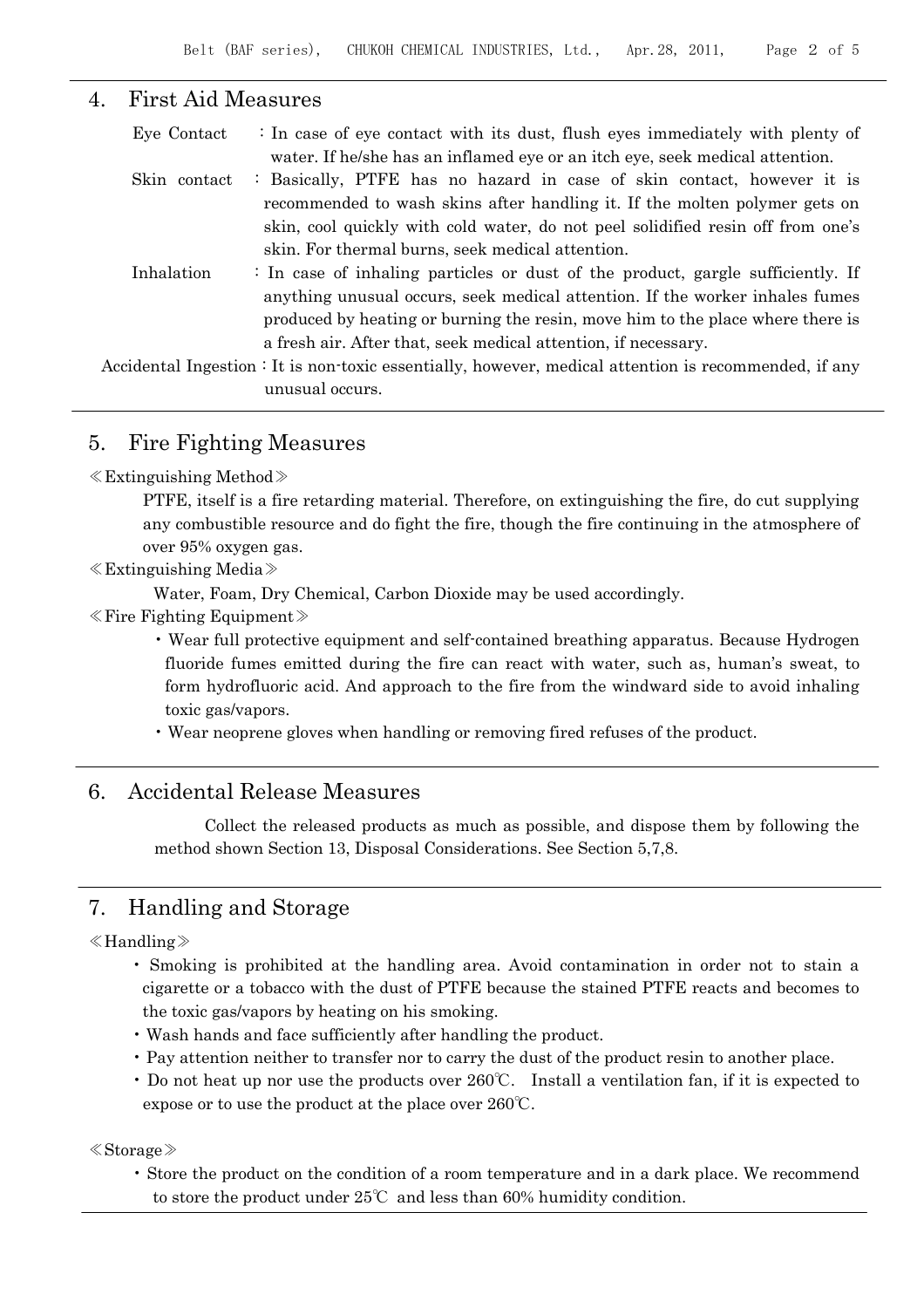## 8. Exposure Controls/ Personal Protection

≪Engineering Controls≫

Not set up

≪Limitation of dust density≫

Not set up any allowable limit nor control range.

≪Facilities Consideraion≫

Install a ventilation fan, if it is expected to expose or to use the product at the place over 260℃.

≪Protective Equipment≫

No requirement unless necessary for protection from thermal burns. It is recommended to wear mask and glasses against feather or fine particles on processing exposed over 260℃.

### 9. Physical/ Chemical Properties

| $\langle$ Physical Data $\rangle$ |  |
|-----------------------------------|--|
|-----------------------------------|--|

| Appearance               | : Lightly blown         |
|--------------------------|-------------------------|
| <b>Boiling Point</b>     | $\div$ Not applicable   |
| <b>Melting Point</b>     | : $327^{\circ}$ C(PTFE) |
| Vapor Pressure           | : None                  |
| $\&$ Chemical Data $\gg$ |                         |
| Solubility               | : Insoluble in water.   |
|                          |                         |

## 10. Stability and Reactivity

| $\ll$ Flammable Properties $\gg$                   |                                                                             |
|----------------------------------------------------|-----------------------------------------------------------------------------|
| Flash Point (°C)                                   | : $\mathbb{D}$ Not applicable                                               |
|                                                    | $(2)650^{\circ}$ C                                                          |
| Ignition $Point$ <sup>(<math>\degree</math>)</sup> | $\div$ Not applicable                                                       |
| Combustibility                                     | : Flame Retardancy; Class V-0 (JIS K 6911 B method)                         |
|                                                    | 1) This material is stable in normal handling and condition.                |
|                                                    | Remark : It may cause on fire or explosion by reacting to the metal powder, |
|                                                    | such as, aluminum or magnesium, or to the oxidizer, such as                 |
|                                                    | fluorine gas $(F_2)$ or chlorine tri-fluoride $(CIF_3)$ .                   |
| No reactivity                                      |                                                                             |

### 11. Toxicological Information

 $(1)$ 

≪Acute Toxicity≫

 $LD_{50}$  in mouse :  $12,500$  mg/kg

≪Animal Data≫

It has no stimulatibility by a skin contact.

It shows that no fatal toxicity was found by frequent ingestion.

There is no report about genetic toxicity in a test on animals and in a test on germ culture.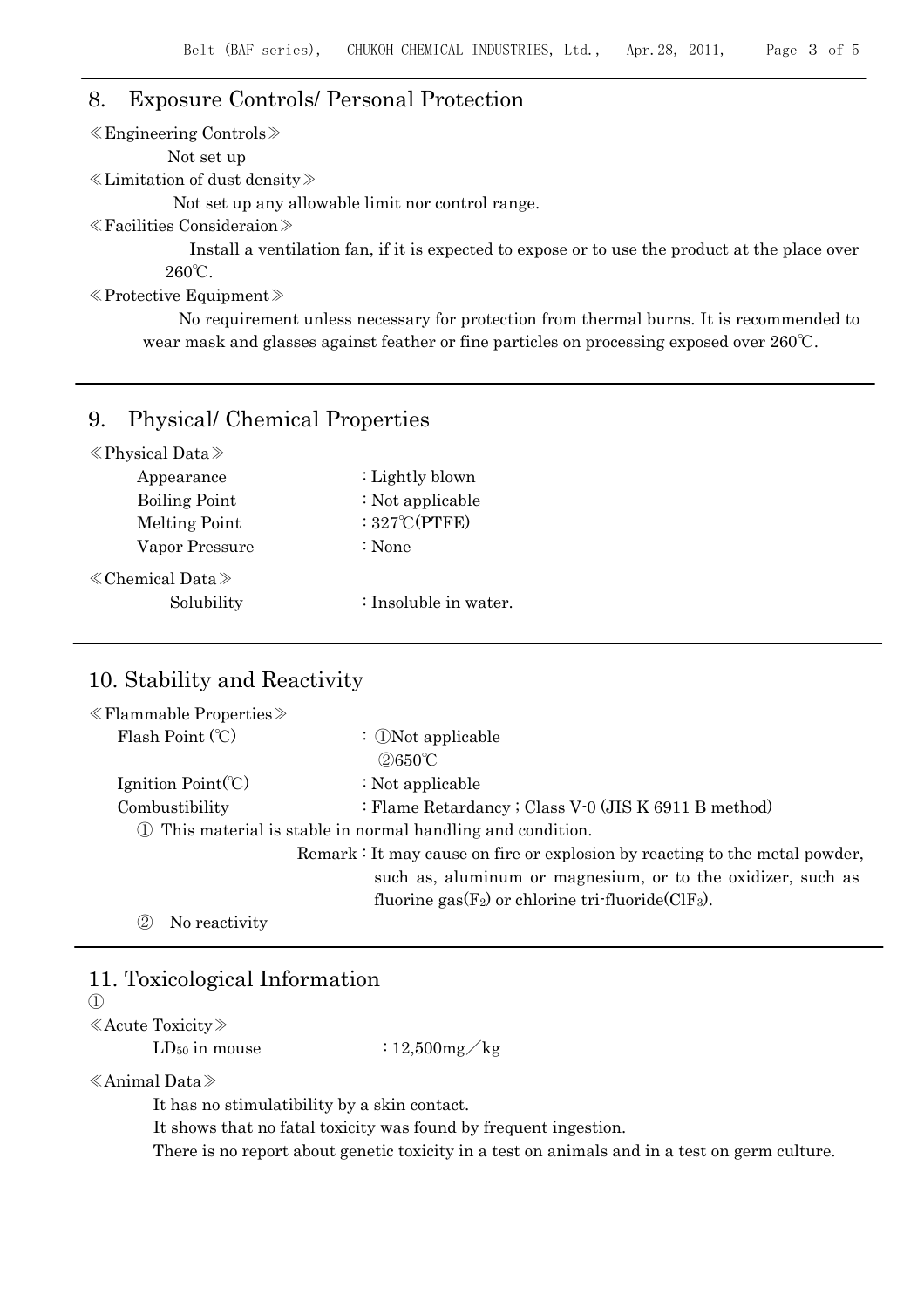#### ≪Carcinogenic Data≫

There is no specified report for the product from OSHA, NTP. The product is nominated Group 3 of IARC Classification.

≪In the Case of Thermal Decomposition of PTFE≫

|  |  |  |  |                                     |  | Influence to Human Health : If the man inhales the fume produced from PTFE by |  |  |
|--|--|--|--|-------------------------------------|--|-------------------------------------------------------------------------------|--|--|
|  |  |  |  |                                     |  | combustion, there is a fear that he catches a temporary                       |  |  |
|  |  |  |  |                                     |  | polymer fume fever similar to influenza, sometimes for a                      |  |  |
|  |  |  |  |                                     |  | day or two. There is neither report about the sensibility nor                 |  |  |
|  |  |  |  | concerning absorbing from his skin. |  |                                                                               |  |  |

Influence of Hydrogen Fluoride : If the man inhales a low density Hydrogen Fluoride gas, he may feel some difficulty in breathing. Then he coughs, and catches inflamed eyes, nose, and throat. He reaches finally to Dyspnea, Cyanosis, or Edema of the lungs.

Influence of Carbonyl Fluoride :

| Skin               | : Suffering from a discomfort or an eruption                      |  |  |  |  |
|--------------------|-------------------------------------------------------------------|--|--|--|--|
| Eyes               | : Suffering from an ulcer of corneas or conjunctivas              |  |  |  |  |
| Respiratory Organs | : Suffering from an stimulation                                   |  |  |  |  |
| Lungs              | : Suffering from temporary inflammations, such as, cough, dis-    |  |  |  |  |
|                    | comfort, dyspnea, or difficulty in breathing. (If the person is a |  |  |  |  |
|                    | patient of a lung disease, he/she tends to be suffered from above |  |  |  |  |
|                    | disease easily.)                                                  |  |  |  |  |
|                    |                                                                   |  |  |  |  |

② Hazardous Case to a man(including epidemiological information)

| Skin inflammability                                                   | : No data |
|-----------------------------------------------------------------------|-----------|
| Stimulativity Skin or eyes                                            | : No data |
| Sensitization                                                         | : No data |
| Acute Toxicity (including $LD_{50}$ )                                 | : No data |
| Sub acute Toxicity                                                    | : No data |
| Chronic Toxicity                                                      | : No data |
| Carcinogenicity                                                       | : No data |
| Mutagenicity                                                          | : No data |
| (including microbe & chromosome aberration)                           |           |
| Reproductive Toxicity                                                 | : No data |
| Deformability                                                         | : No data |
| other                                                                 | : None    |
| (including substance which emit hazardous gas on reacting with water) |           |
|                                                                       |           |

## 12. Ecological Information

| Decomposability           | : No Data |
|---------------------------|-----------|
| Biological Condensability | : No Data |
| Toxicity of fish          | : No Data |